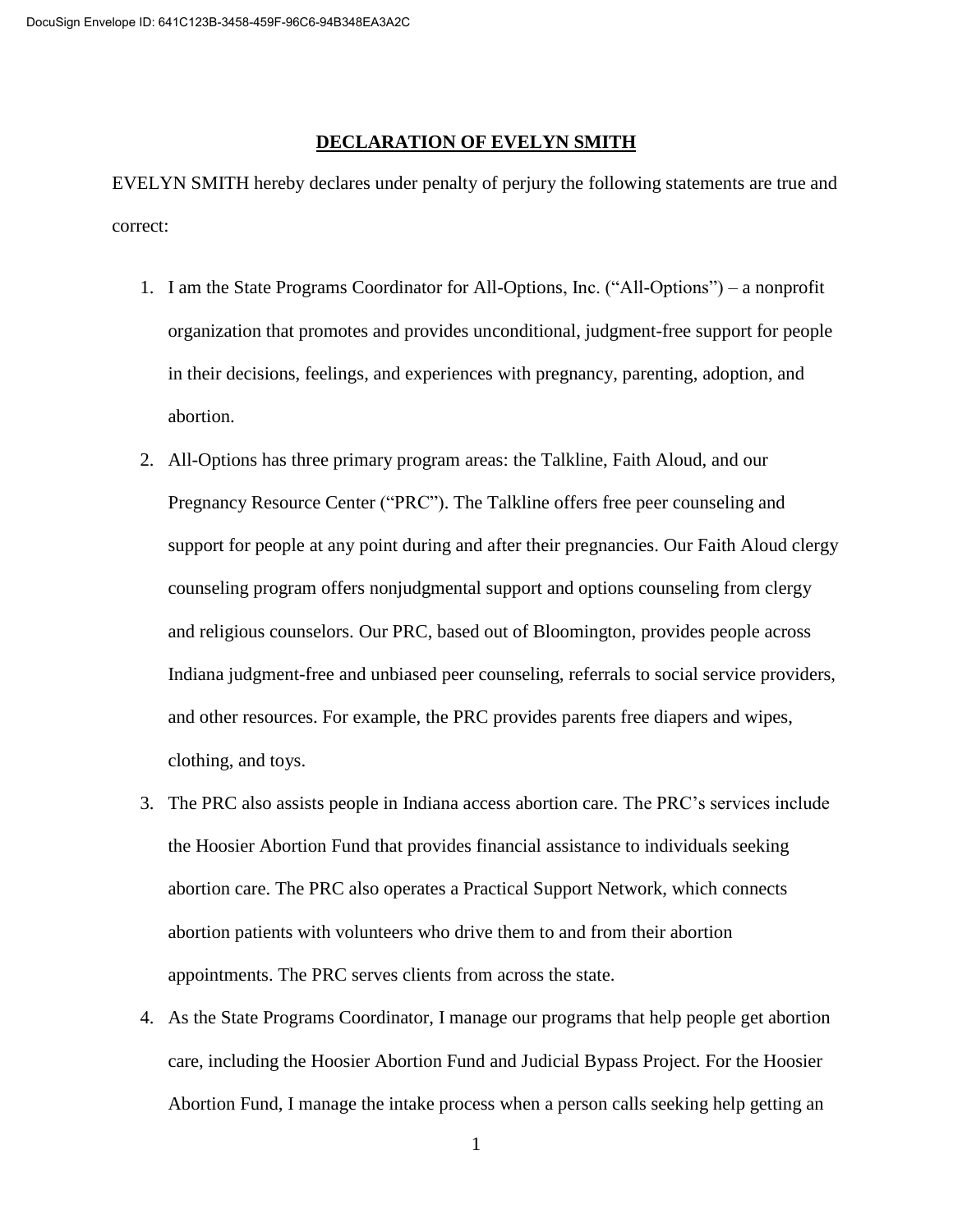abortion. As a part of this process, a team member collects information on the client and their needs, creates plans with the client for getting their abortion, and provides assistance for additional resources and care planning for those clients who were not able to get an abortion. I handle all the Judicial Bypass Project cases directly. When a minor calls our hotline seeking help in getting an abortion, I follow up with them to get a better understanding of their situation and provide them with resources they need to make their decision. If a caller is unable to get parental consent for their abortion, then I connect them with a lawyer who can help them file for a judicial bypass in court and help them with the logistics of getting care.

- 5. When a client calls the Hoosier Abortion Fund hotline, we conduct an assessment to determine what the client needs to obtain abortion care. Some of the details we collect include the client's gestational age; whether the client has transportation to get to and from their appointments; any financial hardships the client is facing; and whether the client is facing any threats to their safety. After the client has had their abortion, we follow up with them to see how everything went.
- 6. Since August 2019, the Hoosier Abortion Fund has served over 900 clients, including 30 minors. These clients live across the state of Indiana.
- 7. We launched the Practical Support Network as a part of the Hoosier Abortion Fund in 2019 to help facilitate rides for clients who did not have reliable transportation to get to and from their medical appointments. This program is currently paused because of the COVID-19 pandemic. Since October 2019, approximately 140 people have called seeking assistance with transportation to or from their abortion appointments. We have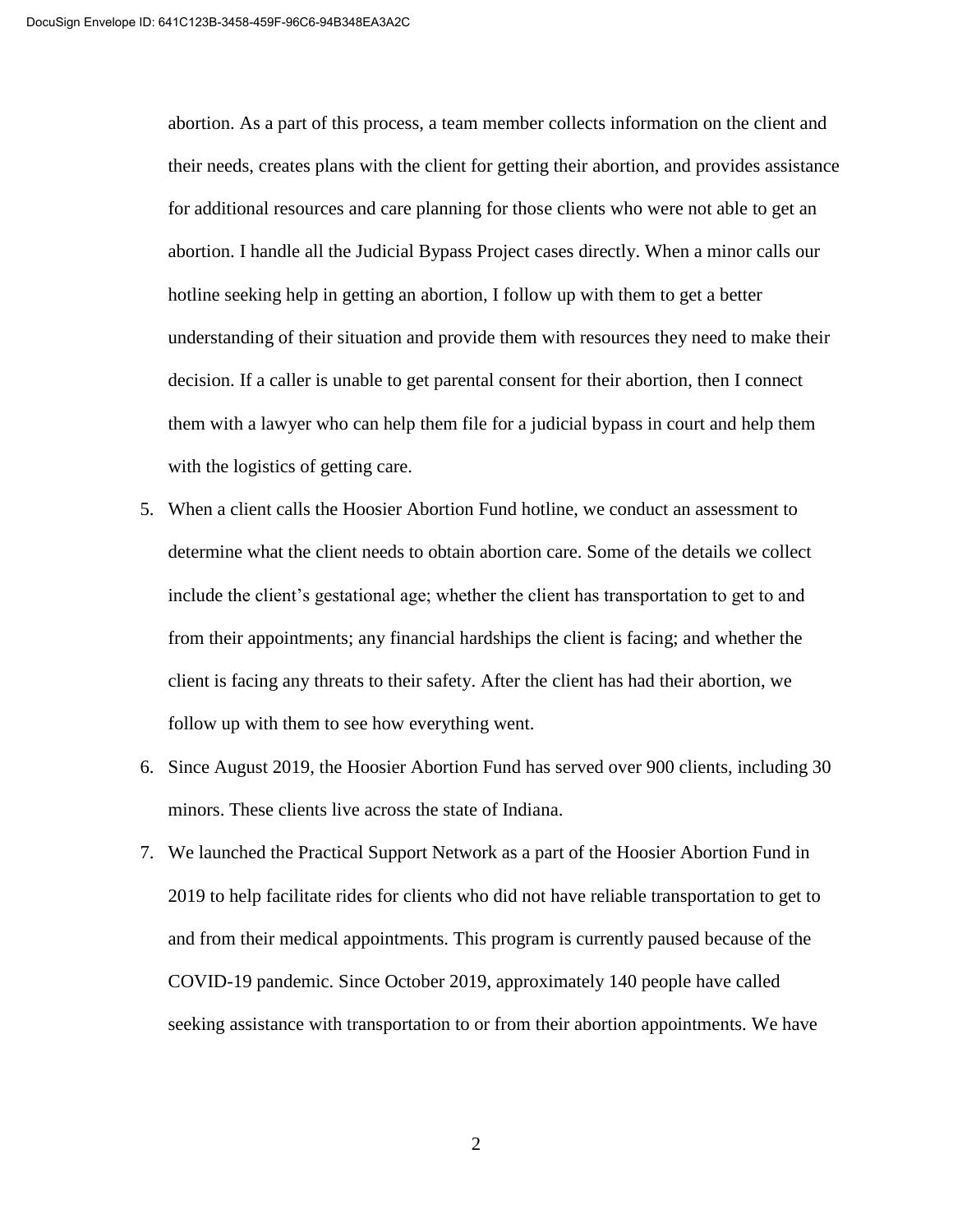only been able to provide transportation assistance to approximately half of the people who have called us seeking assistance.

- 8. We are the first and only statewide abortion fund and practical support network serving Hoosiers.
- 9. The Hoosier Abortion Fund currently operates on a weekly budget of approximately \$2,205. We give all of that money to people who need help funding their abortion. On average, the fund will pledge \$225 for people who are at ten weeks gestation and \$350 for people who are at thirteen weeks gestation. We are generally unable to cover the entire cost of an abortion procedure, and our clients have to find other ways to cover the rest of the cost of their care.
- 10. As a part of our process, we follow up with clients who received financial assistance from the fund to hear about their experience accessing abortion care. For clients who did not obtain an abortion, we find out what prevented them from accessing care. Usually, these clients tell us that they were unable to get an abortion due to the challenges associated with coordinating and paying for travel. These challenges are particularly burdensome because Indiana law requires patients to make multiple trips to the provider before they can obtain care. Unfortunately, many clients miss their appointments because they are unable to get to a provider.
- 11. Due to limited funding, the Hoosier Abortion Fund prioritizes people who are particularly vulnerable or facing especially challenging situations, such as minors, people who are struggling with homelessness, people who are experiencing intimate partner violence, and people with medical complications. We will also prioritize people that are at or near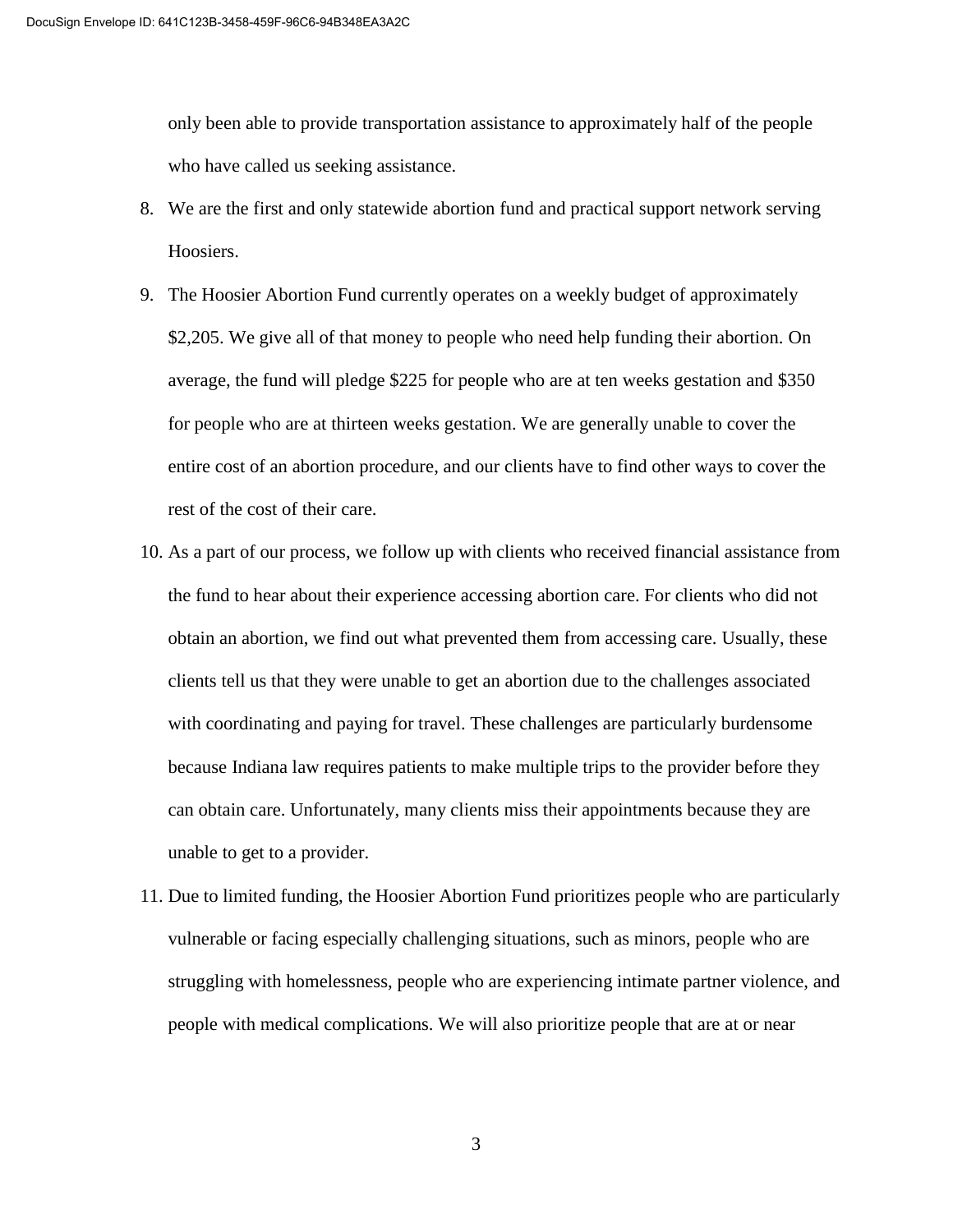thirteen weeks gestation, since they are approaching the gestational limit to obtain an abortion in Indiana.

- 12. All of the Hoosier Abortion Fund's clients cite the cost of care as a barrier to getting their abortion care.
- 13. Many of our clients are enrolled in a state health insurance program for lower income individuals, which I understand means they have limited financial resources. Many of our clients live paycheck-to-paycheck or struggle to meet their basic financial needs.
- 14. Sometimes our clients are forced to delay their care as they try to gather the necessary funds for their abortion. Our clients have to resort to various means to afford their procedures, including relying on friends or family for assistance. Sometimes clients experiencing intimate partner violence are forced to rely on their abusive partner to help pay for the procedure, which may entail placing themselves in an unsafe situation so they can get care. Often our clients do not have anyone in their networks they can rely on for financial assistance.
- 15. Many of our clients are low-wage workers who get paid by the hour. Our clients often do not get paid time off, which presents the additional burden of having to forgo muchneeded wages when they need to take time from work. I have also helped clients who have faced retaliation from their employers when they have tried to take sick leave to obtain an abortion.
- 16. Travel is also often a barrier for our clients. Many clients struggle with traveling to and from their appointments. Indiana does not have reliable or available public transportation throughout the state. I regularly work with clients who do not have access to a reliable car. Even if clients have a car, they often struggle to pay for gas to travel to and from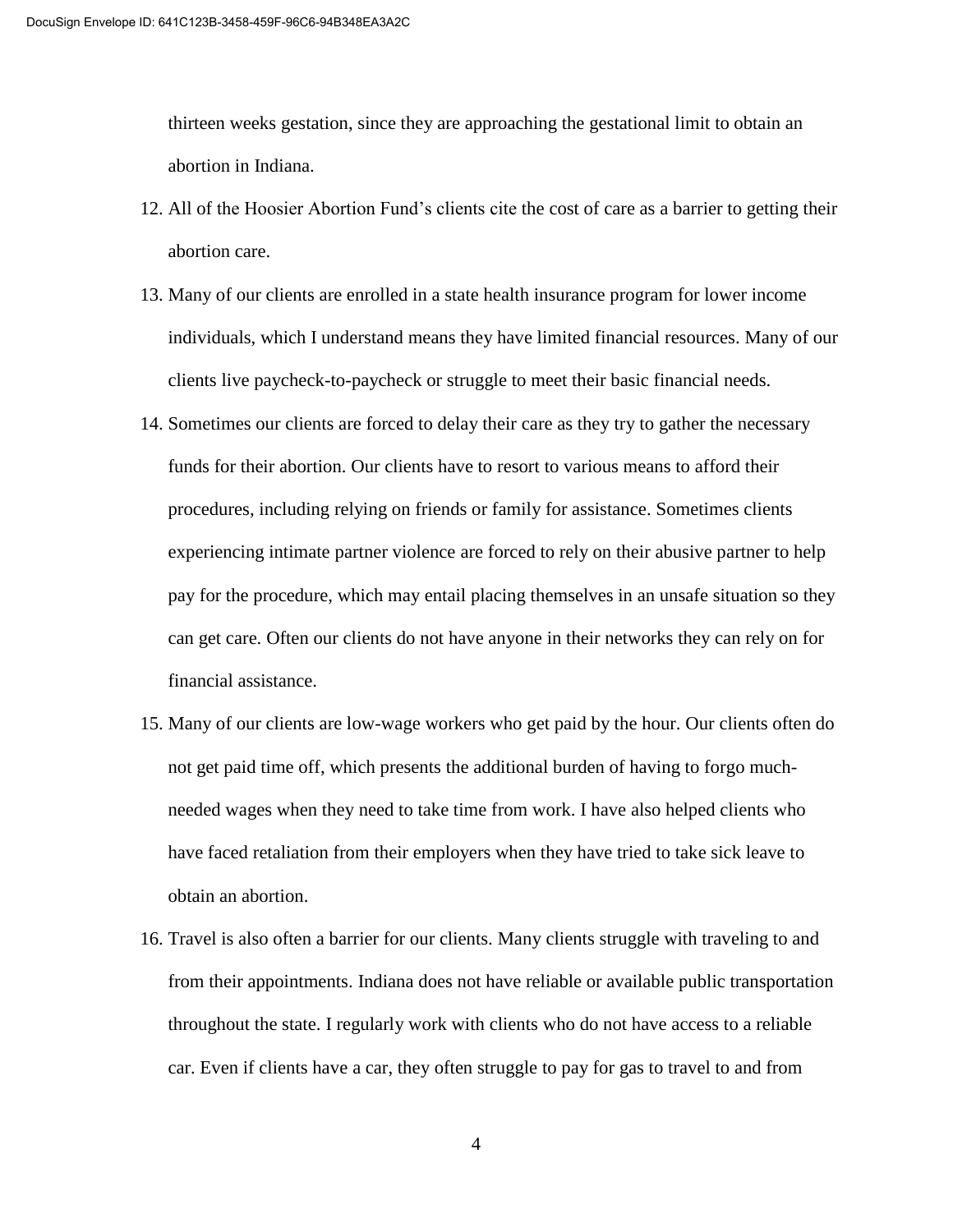their appointments. In addition, almost all of Indiana's abortion providers are located in the state's metropolitan areas. For clients who do not live in Indianapolis, traveling presents a substantial barrier to accessing abortion care. Through my work managing the Hoosier Abortion Fund and speaking to clients, I have seen how a lack of transportation imposes heightened emotional and mental challenges on clients who are already going through a difficult experience. Sometimes when a client is struggling with gas money, we increase our pledge amount so clients can use their resources to pay for gas as opposed to covering the additional cost of the procedure

- 17. For some of our clients who do not have a reliable form of transportation, finding someone in their network to drive them to and from their appointments is not an option. Often, the people in their networks are unable to take time off from work or have childcare responsibilities that prevent them from providing assistance. Other times our clients cannot disclose to people in their networks that they need help getting abortion care because no one in their network supports their decision. I know of several clients who have had to reschedule appointments because their transportation fell through and had no other way of getting to a provider.
- 18. Most of our clients are already parents. Finding childcare coverage for a medical appointment is difficult. Finding coverage for two appointments is even more difficult. Our clients typically have to find childcare for at least two days given Indiana's 18-hour waiting period requirement. Many of them cannot afford to pay for a babysitter and leaning on friends or family for childcare often forces them to disclose their abortion when they do not want to. I have worked with many clients who have had to delay their abortion appointments because they cannot secure affordable or reliable childcare.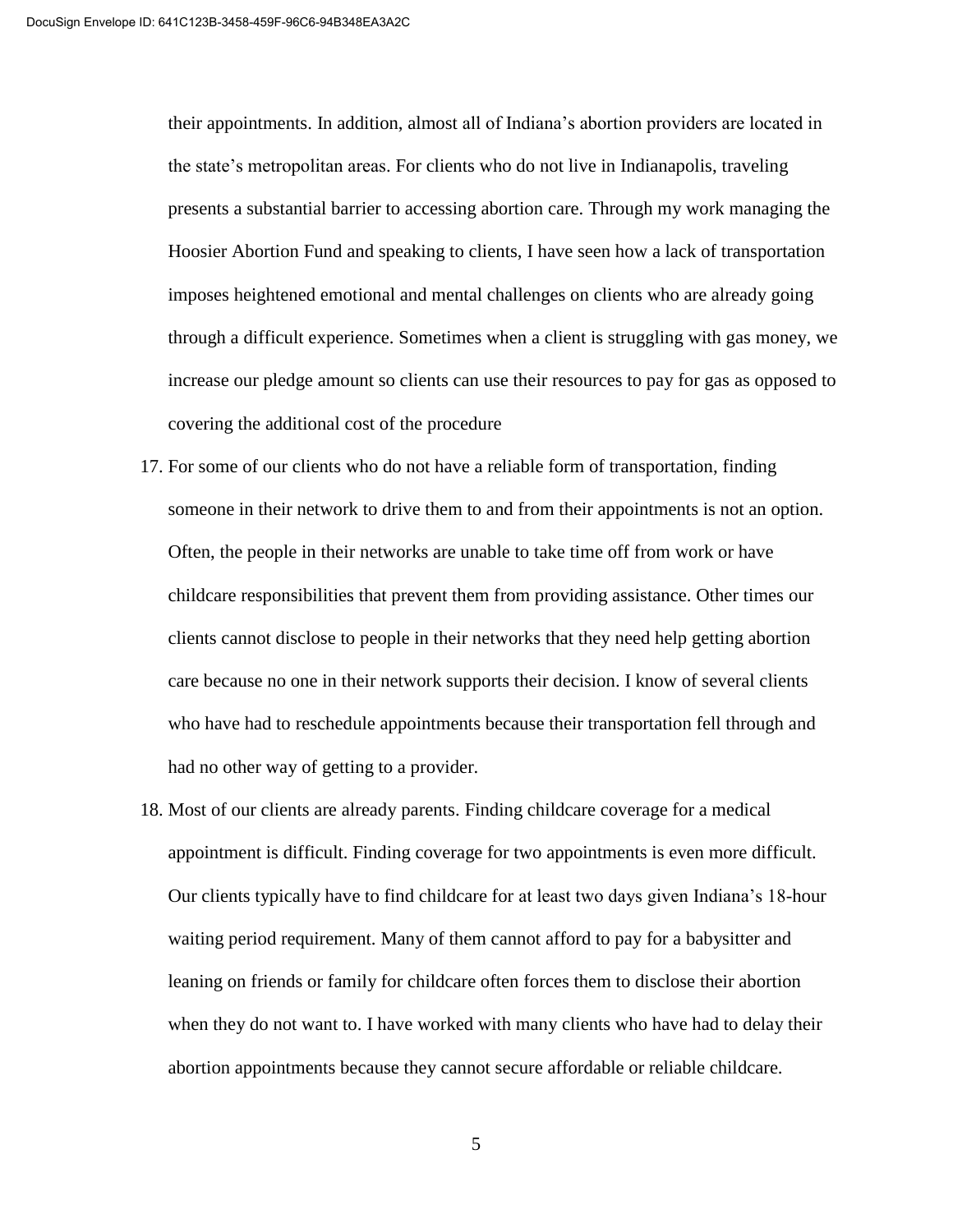- 19. It is common for people we help to miss their appointment because they could not overcome the transportation, childcare, employment, or financial hurdles to get there. Sometimes clients' childcare falls through, their car breaks down, or they are unable to get time off from work. When clients have to reschedule their appointments, it means they have to endure an unwanted pregnancy for a longer period of time. The delay increases their stress and anxiety.
- 20. Currently in Indiana, people do not have access to abortion care after fourteen weeks of pregnancy. As a result, clients who need an abortion past fourteen weeks gestation must go to another state to obtain care. Unfortunately, this is very common for the clients we serve. Since October 2019, about a quarter of our clients – nearly 300 people – have had to travel out-of-state to obtain abortion care because they were past Indiana's gestational limit to obtain an abortion and could not access a second trimester abortion in the state.
- 21. Traveling between states exacerbates the challenges clients face in getting abortion care. Our clients often have to take additional time off work to travel out of state, resulting in greater lost wages. Some clients have been fired for needing to take off too many days for their appointments. Clients often have to rely on a friend or family member for transportation to a neighboring state, forcing them to disclose their abortion. In addition, they often have to arrange and pay for lodging in another state and secure childcare for multiple days. Sometimes our clients cannot overcome these burdens and are unable to get out of state for their abortion care.
- 22. I regularly work with clients who cannot access abortion care before fifteen weeks of pregnancy. Some clients, especially young people, do not know they are pregnant until after fifteen weeks. For clients who are struggling with poverty, coming up with enough